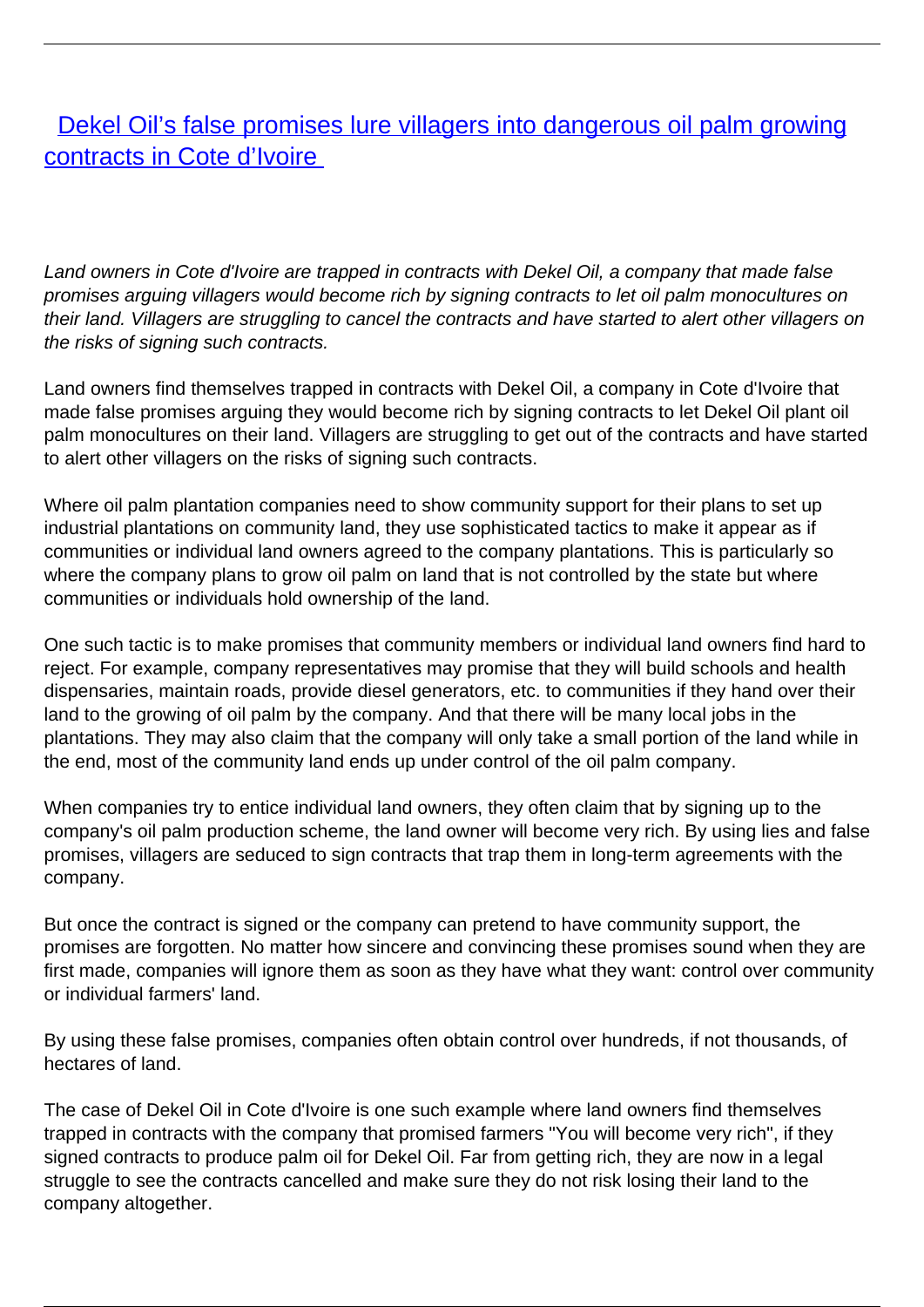Dekel Oil is an agroindustrial company based in Cote d'Ivoire. The company produces palm oil for export; it started operations in 2007. Dekel Oil was set up by the Siva group and an Israeli conglomerate. (1) Siva Group is registered in Belgium and is owned by Indian billionaire Sivasankaran. The Group is involved in land grabbing of millions of hectares of land worldwide.

In the region of Aboisso, in the east of Cote d'Ivoire, Dekel Oil has secured control over a total of 28,886 hectares of land around the village of Ayanouan, which the company now uses to grow industrial oil palm plantations. Of this area, only 1,886 hectares are covered with oil palm plantations on land that the company directly controls through a land lease. The vast majority of the industrial plantations are grown on land owned by families who entered into smallholder contracts with Dekel Oil. In 2015, the company received a World Bank loan to further expand and take control of another 10,000 hectares of land for industrial oil palm plantations in Ayanouan region. (2)

Moreover, for the installation of its processing plant in 2014, the company also benefited with funds from the West African Development Bank and the EBID (Bank for Investment and Development of ECOWAS - Economic Community of West African States) (3)

Dekel Oil is also starting to take control of land for industrial oil palm plantations in the Guitry region, in the southern part of Cote d'Ivoire, as well as in the neighbouring country, Ghana. In Guitry, the company claims to have secured "rights" over 24,000 hectares of land.

## **The experience of the villagers from Ayenouan**

Around 2010-2011, Dekel Oil technical staff started appearing in the villages in the Aboisso region, enticing villagers who owned land to sign contracts with the company. They proposed two types of contracts:

- One contract option involved the land owner handing over control of the land so Dekel Oil could set up industrial oil palm plantations under a so-called co-management agreement: Setting up of the plantations, management and the harvest from the plantations would be shared between the land owner and Dekel Oil. 1/3 of the profit would go to Dekel Oil to cover the maintenance costs; 1/3 would go as profit to Dekel Oil and the land owner would also receive 1/3 of the profit.

- The other contract option was a long-term lease of the land: Dekel Oil pays 38 euros (25,000CFA) per hectare per year, plus 12 per cent of the production which the owner can use as he wishes.

In both cases, the contract is initially for 20 to 40 years.

At the beginning, Dekel Oil assured villagers who signed the co-management contracts that they would have full control of the plantations during maintenance and harvest times. However, once they signed the contract, the company ignored this promise and cut out villagers from the business. Contrary to the promises, villagers are not informed when the company schedules the harvest. They are also not given documentation of the weight of the fruit bunches at harvest, and sometimes Dekel Oil picks up the fruit bunches from several villagers at the same time. When they are loaded on the same truck without the villagers present because they were not informed about the fruit bunches being picked up at this time, villagers depend entirely on company estimates about how much of the total production corresponds to their own production. Villagers also report that Dekel Oil decides how much to pay each villager without adequately informing or providing documentation to villagers about the weight of their harvest.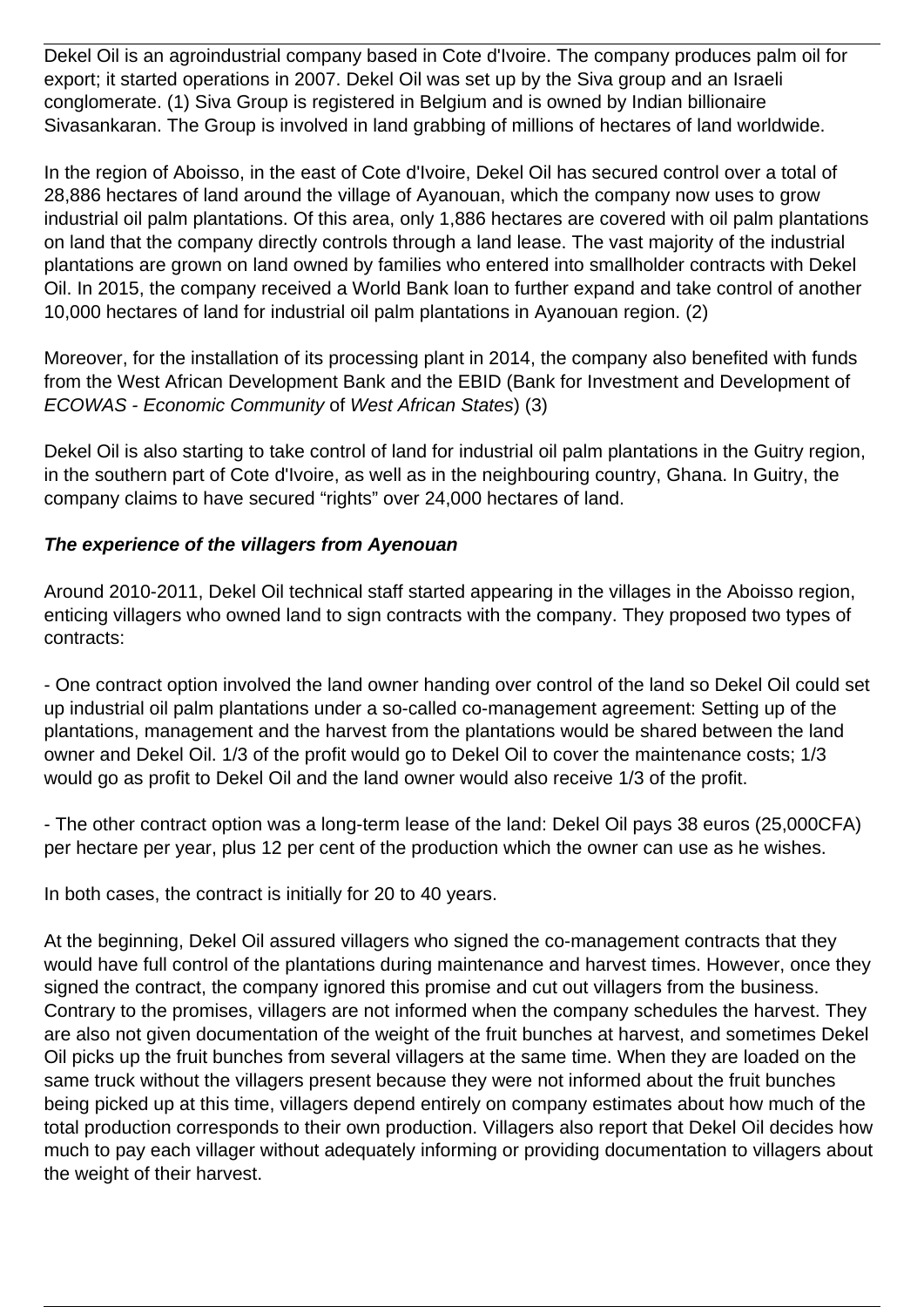Company payments to villagers are also made with long delays. The company trucks pick up fruit bunches every fortnight. According to the contracts, Dekel Oil should pay on a monthly, or in some contracts, on a trimonthly basis. Land owners, however, report to be often waiting for six or even 12 months before receiving their payments.

## **False promises made by Dekel Oil**

Like other oil palm plantation companies, Dekel Oil made big promises to tempt land owners into signing contracts with the company. Dekel Oil promised that it would help villagers willing to sign a contract to provide them with a credit so they could build a house for themselves Villagers said however that the houses ended up being more expensive than what the company had said and therefore they are not able to pay back.

They also exaggerated the production figures when presenting their contract deals to the villagers. When Dekel Oil technical staff arrived in the villages with their offers, they claimed that the plantations could be expected to produce around 12-18 tons per hectare and month. A recent report from the company (1) shows that the current annual yield from smallholders is between 6-10 tons per hectare and month - far below the 12-18 tons per hectare and month that the company initially promised to the villagers.

The false promise "You will become very rich", with which Dekel Oil tempted villagers into signing the contracts was nurtured with these exaggerated growth projections. They promised that villagers would receive €13 (thirteen euros) per hectare each month - without making any effort. The message: 'You can get rich just staying at home!'

But Dekel Oil did not present the full picture. They never said how expensive it was to set up and maintain these plantations. Once the contracts were signed and the palm trees planted, the situation changed. Villagers received very little money in return for handing over control of their land to Dekel Oil.

Some villagers even received nothing. In the Ehia village, in the sub prefecture of Krinjabo in Aboisso, villagers signed contracts totalizing 86 hectares of land with Dekel Oil. The company has already set up plantations and is harvesting oil palm nuts on 50 hectares, yet the villagers have not received any payment in return.

In light of the unfair situation and the impacts that villagers are suffering, a group of oil palm growers who had signed contracts with Dekel Oil decided to organize themselves. They created the "Collectif des planteurs de palmiers à huile" (Collective of oil palm producers) which aims to defend the rights of its members against Dekel Oil. The Collective also has begun to alert communities and villagers elsewhere where Dekel Oil is approaching farmers to sign contracts with the company on what happens after they had signed the contracts with Dekel Oil.

## **Dangerous contract clauses**

One of the biggest concerns that the Collective is raising with villagers and local authorities is about some of the clauses included in the contracts. Article 6 of the Dekel Oil contract states that 6 months before the (20-40 year) contract ends, the company can request renewal of the agreement. If the villager does not object during a short period of time after being informed of the company's request, the contract is automatically renewed.